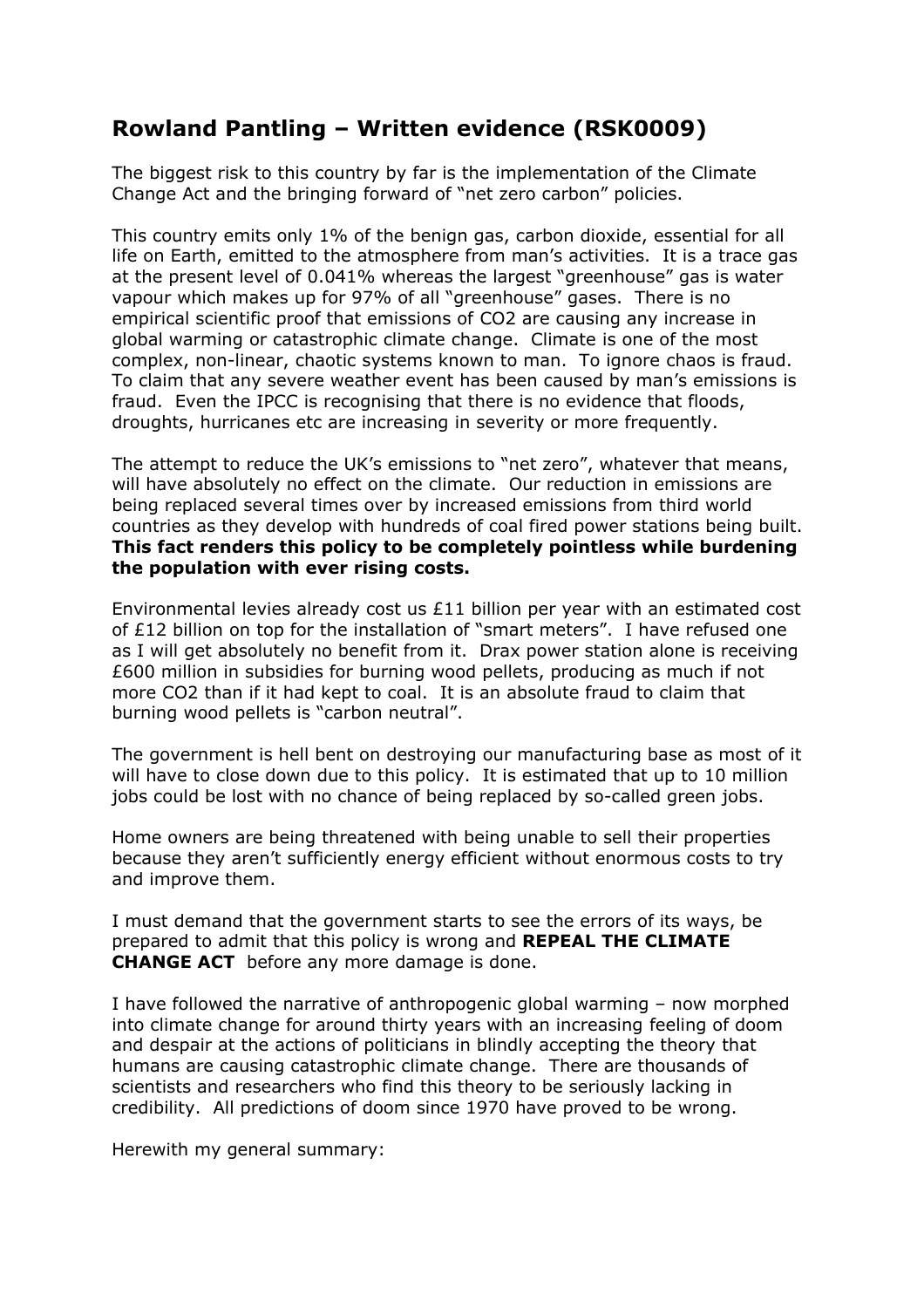## **GLOBAL WARMING – THE ELEMENTARY FACTS**

Climate is the most complex, non-linear, chaotic system known to man and therefore, by definition, cannot be predicted. To ignore chaos is fraud.

Carbon dioxide is a tasteless, odourless, colourless, non-polluting gas essential for all life on Earth.

A typical sample of dry air consists of 78% nitrogen, 21% oxygen and the remainder consisting mainly of the inert gas, argon. Carbon dioxide is at 0.04% of the atmosphere. Methane is at 0.000175%.

96% of carbon dioxide comes from natural sources – the remaining 4% from man`s activities.

The UK produces 1% of the latter which equates to just 0.08% of the total. Cars in the UK account for about 15% of the latter which equates to just 0.012% of the world total.

In the last century the world `s average temperature apparently increased by just 0.6 degrees C

The largest "greenhouse" gas by far is water vapour at around 96% of all "greenhouse" gases.

Other more significant factors affecting the climate include cosmic rays, solar magnetic cycles, sunspot cycles, changes in the earth`s orbit around the sun, volcanic activity, changes in land use (land clearance) to name but a few.

Rising temperatures historically *precede* increases in CO2 not vice versa.

To infer that CO2 produced by man is the major factor in climate change is fraud. The climate has and always will change naturally, affected by factors as indicated above.

Changes in the amount of CO2 did not cause the Roman Warm Period, the Medieval Warm Period or the Little Ice Age. Man wasn`t around in sufficient numbers in those days to have any effect.

The rate of change in sea levels has not changed in at least the last hundred years.

According to the European Climate Declaration signed by more than 700 scientists and professionals, presented to the Secretary General, UN in September 2019:

There is no climate emergency. Therefore, there is no cause for panic and alarm. We strongly oppose the harmful and unrealistic net-zero CO2 policy proposed for 2050. If better approaches emerge, we will have ample time to reflect and adapt. The aim of international policy should be to provide reliable and affordable energy at all times, and throughout the world.